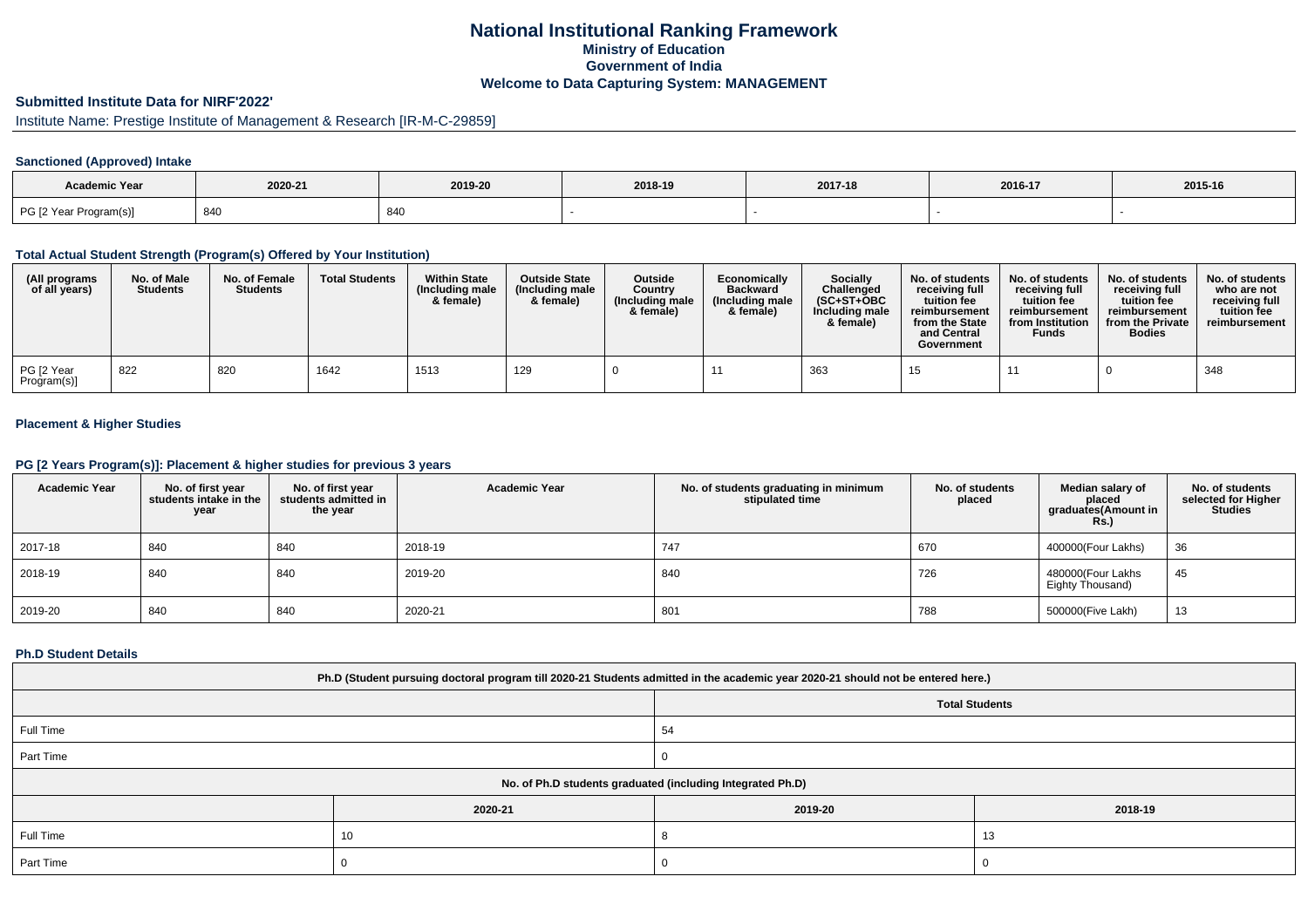### **Financial Resources: Utilised Amount for the Capital expenditure for previous 3 years**

| 2020-21<br>Academic Year                                                                                                                                                       |                                                                                            | 2019-20                                                                      | 2018-19                                                                             |  |  |  |  |  |  |
|--------------------------------------------------------------------------------------------------------------------------------------------------------------------------------|--------------------------------------------------------------------------------------------|------------------------------------------------------------------------------|-------------------------------------------------------------------------------------|--|--|--|--|--|--|
|                                                                                                                                                                                | <b>Utilised Amount</b>                                                                     | <b>Utilised Amount</b>                                                       | <b>Utilised Amount</b>                                                              |  |  |  |  |  |  |
| Annual Capital Expenditure on Academic Activities and Resources (excluding expenditure on buildings)                                                                           |                                                                                            |                                                                              |                                                                                     |  |  |  |  |  |  |
| Library (Books, Journals and e-Resources only)                                                                                                                                 | 3717337 (Thirty Seven Lakh Seventeen Thousand Three<br>Hundred and Thirty Seven)           | 4911880 (Forty Nine Lakhs Eleven Thousand Eight Hundred<br>and Eighty)       | 4231129 (Forty Two Lakhs Thirty One Thousand One Hundred<br>and Twenty Nine)        |  |  |  |  |  |  |
| Expenditure on setting up/upgradation of laboratory                                                                                                                            | 6455527 (Sixty Four Lakhs Fifty Five Thousand Five Hundred<br>and Twenty Seven)            | 9361139 (Ninty Three Lakhs Sixty One Thousand One<br>Hundred and Thity Nine) | 7388326 (Seventy Three Lakhs Eighty Eight Thousand Three<br>Hundred and Twenty Six) |  |  |  |  |  |  |
| Other expenditure on creation of Capital Assets (For setting up<br>classrooms, seminar hall, conference hall, library excluding<br>expenditure on Land , Building, Roads etc.) | 36859641 (Three Crores Sixty Eight Lakhs Fifty Nine<br>Thousand Six Hundred and Forty One) | 9470105 (Ninty Four Lakhs Seventy Thousand One Hundred<br>and Five)          | 7571582 (Seventy Five Lakhs Seventy One Thousand Five<br>Hundred and Eighty Two)    |  |  |  |  |  |  |

## **Financial Resources: Utilised Amount for the Operational expenditure for previous 3 years**

| <b>Academic Year</b>                                                                                                              | 2020-21                                                 | 2019-20                                                   | 2018-19                                                   |  |  |  |  |  |  |
|-----------------------------------------------------------------------------------------------------------------------------------|---------------------------------------------------------|-----------------------------------------------------------|-----------------------------------------------------------|--|--|--|--|--|--|
|                                                                                                                                   | <b>Utilised Amount</b>                                  | <b>Utilised Amount</b>                                    | <b>Utilised Amount</b>                                    |  |  |  |  |  |  |
| <b>Annual Operational Expenditure</b>                                                                                             |                                                         |                                                           |                                                           |  |  |  |  |  |  |
| Salaries (Teaching and Non Teaching staff)                                                                                        | 120613488 (Twelve Crore Six Lakh Thirteen Thousand Four | 106330602 (Ten Crore Sixty Three Lakh Thirty Thousand Six | 92687919 (Nine Crore Twenty Six Lakh Eighty Seven         |  |  |  |  |  |  |
|                                                                                                                                   | Hundred and Eighty Eight)                               | Hundred and Two)                                          | Thousand Nine Hundred and Nineteen)                       |  |  |  |  |  |  |
| Maintenance of Academic Infrastructure or consumables and                                                                         | 73933096 (Seven Crore Thirty Nine Lakh Thirty Three     | 80549397 (Eight Crore Five Lakh Forty Nine Thousand Three | 67699914 (Six Crore Seventy Six Lakh Ninety Nine Thousand |  |  |  |  |  |  |
| other running expenditures(excluding maintenance of hostels<br>and allied services, rent of the building, depreciation cost, etc) | Thousand and Ninty Six)                                 | Hundred and Ninety Seven)                                 | Nine Hundred and Fourteen)                                |  |  |  |  |  |  |
| Seminars/Conferences/Workshops                                                                                                    | 3318967 (Thirty Three Lakhs Eighteen Thousand Nine      | 13831254 (One Crore Thirty Eight Lakh Thirty One Thousand | 10236446 (One Crore Two Lakh Thirty Six Thousand Four     |  |  |  |  |  |  |
|                                                                                                                                   | Hundred and Sixty Seven)                                | Two Hundred and Fifty Four)                               | Hundred and Forty Six)                                    |  |  |  |  |  |  |

## **Sponsored Research Details**

| <b>Financial Year</b>                    | 2020-21                                | 2019-20                               | 2018-19                                                                     |
|------------------------------------------|----------------------------------------|---------------------------------------|-----------------------------------------------------------------------------|
| Total no. of Sponsored Projects          |                                        | 16                                    |                                                                             |
| Total no. of Funding Agencies            |                                        | 16                                    | 10                                                                          |
| Total Amount Received (Amount in Rupees) | 6577000                                | 6458000                               | 3287224                                                                     |
| Amount Received in Words                 | Sixty Five Lakh Seventy Seven Thousand | Sixty Four Lakhs Fifty Eight Thousand | Thity Two Lakhs Eighty Seven Thousand Two Hundred and<br><b>Twenty Four</b> |

## **Consultancy Project Details**

| <b>Financial Year</b>                    | 2020-21                                                        | 2019-20                                                      | 2018-19                                                                |
|------------------------------------------|----------------------------------------------------------------|--------------------------------------------------------------|------------------------------------------------------------------------|
| Total no. of Consultancy Projects        |                                                                |                                                              | 23                                                                     |
| Total no. of Client Organizations        |                                                                |                                                              |                                                                        |
| Total Amount Received (Amount in Rupees) | 3091133                                                        | 3697950                                                      | 2594574                                                                |
| Amount Received in Words                 | Thity Lakhs Ninty One Thousand One Hundred and Thirty<br>Three | Thirty Six Lakhs Ninty Seven Thousand Nine Hundred and Fifty | Twenty Five Lakhs Ninty Four Thousand Five Hundred and<br>Seventy Four |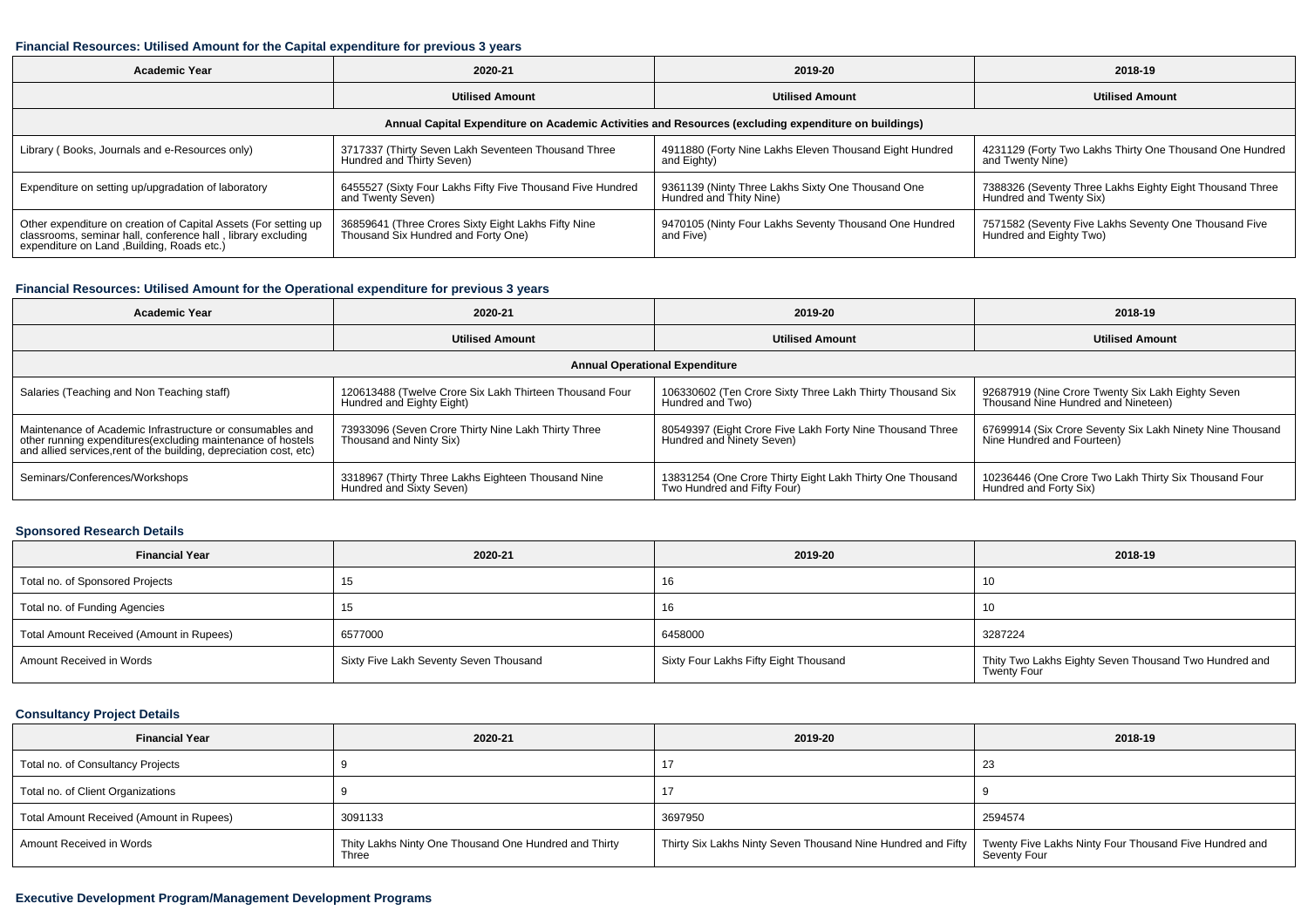| <b>Financial Year</b>                                                             | 2020-21                                                                            | 2019-20                                      | 2018-19                                |
|-----------------------------------------------------------------------------------|------------------------------------------------------------------------------------|----------------------------------------------|----------------------------------------|
| Total no. of Executive Development Programs/ Management<br>Development Programs   | 12                                                                                 | 18                                           | -27                                    |
| Total no. of Participants                                                         | 392                                                                                | 757                                          | 991                                    |
| Total Annual Earnings (Amount in Rupees)(Excluding Lodging<br>& Boarding Charges) | 12377448                                                                           | 4920400                                      | 3758000                                |
| Total Annual Earnings in Words                                                    | One Crore Twenty Three Lakh Seventy Seven Thousand Four<br>Hundred and Forty Eight | Forty Nine Lakh Twenty Thousand Four Hundred | Thirty Seven Lakh Fifty Eight Thousand |

# **PCS Facilities: Facilities of physically challenged students**

| 1. Do your institution buildings have Lifts/Ramps?                                                                                                         | Yes, more than 80% of the buildings |
|------------------------------------------------------------------------------------------------------------------------------------------------------------|-------------------------------------|
| 2. Do your institution have provision for walking aids, including wheelchairs and transportation from one building to another for<br>handicapped students? | Yes                                 |
| 3. Do your institution buildings have specially designed toilets for handicapped students?                                                                 | Yes, more than 80% of the buildings |

## **Faculty Details**

| Srno           | <b>Name</b>               | Age | Designation                                         | Gender | Qualification | Experience (In<br>Months) | <b>Currently working</b><br>with institution? | <b>Joining Date</b> | <b>Leaving Date</b>      | <b>Association type</b> |
|----------------|---------------------------|-----|-----------------------------------------------------|--------|---------------|---------------------------|-----------------------------------------------|---------------------|--------------------------|-------------------------|
| $\mathbf{1}$   | Dr Jaroliya Deepak        | 41  | Professor                                           | Male   | Ph.D          | 228                       | Yes                                           | 12-07-2004          | --                       | Regular                 |
| $\overline{2}$ | Mamtani Deepesh           | 36  | <b>Assistant Professor</b>                          | Male   | <b>MBA</b>    | 147                       | Yes                                           | 15-12-2011          | ⊷.                       | Regular                 |
| 3              | Dr Ubeja Satnam<br>Kaur   | 43  | <b>Assistant Professor</b>                          | Female | Ph.D          | 252                       | Yes                                           | 19-12-2011          | −−                       | Regular                 |
| $\overline{4}$ | Dr Singhai Manisha        | 48  | Associate Professor                                 | Female | Ph.D          | 277                       | Yes                                           | 03-07-2003          | $\overline{\phantom{a}}$ | Regular                 |
| 5              | Dr Verma Sunil<br>Kumar   | 43  | <b>Assistant Professor</b>                          | Male   | Ph.D          | 234                       | Yes                                           | 01-12-2012          | $\overline{\phantom{a}}$ | Regular                 |
| 6              | Karnik Pranay             | 38  | <b>Assistant Professor</b>                          | Male   | <b>MBA</b>    | 202                       | Yes                                           | 15-10-2013          | ⊷.                       | Regular                 |
| $\overline{7}$ | Wagle Nivedita            | 44  | <b>Assistant Professor</b>                          | Female | <b>MBA</b>    | 288                       | Yes                                           | 09-06-2014          | $\overline{\phantom{a}}$ | Regular                 |
| 8              | Dr Sharma Raj<br>Kishor   | 60  | Professor                                           | Male   | Ph.D          | 456                       | Yes                                           | 18-07-2008          | −−                       | Regular                 |
| 9              | Dr Phatak<br>Yogeshwari   | 51  | Dean / Principal /<br>Director / Vice<br>Chancellor | Female | Ph.D          | 348                       | Yes                                           | 01-12-1994          | --                       | Regular                 |
| 10             | Dr Bansal Alok            | 45  | Professor                                           | Male   | Ph.D          | 265                       | Yes                                           | 01-07-2005          | $\overline{\phantom{a}}$ | Regular                 |
| 11             | Dr Hyde Anukool<br>Manísh | 52  | Professor                                           | Male   | Ph.D          | 336                       | Yes                                           | 08-08-2007          | $\overline{\phantom{a}}$ | Regular                 |
| 12             | Dr Upadhyay Ajit          | 48  | Professor                                           | Male   | Ph.D          | 305                       | Yes                                           | 27-08-2007          | ⊷.                       | Regular                 |
| 13             | Dr Choudhary Vipin        | 48  | Associate Professor                                 | Male   | Ph.D          | 258                       | Yes                                           | 01-07-2008          | $\overline{\phantom{a}}$ | Regular                 |
| 14             | Dr Tanted Nitin           | 41  | Professor                                           | Male   | Ph.D          | 240                       | Yes                                           | 27-07-2007          | $\overline{\phantom{a}}$ | Regular                 |
| 15             | Dr Jangalwa Rajesh        | 52  | Associate Professor                                 | Male   | Ph.D          | 348                       | Yes                                           | 25-07-2006          | $\overline{\phantom{a}}$ | Regular                 |
| 16             | Dr Kushwaha Tarun         | 48  | Associate Professor                                 | Male   | Ph.D          | 276                       | Yes                                           | 26-07-2011          | $\sim$                   | Regular                 |
| 17             | Dr Chowdhary Rupal        | 42  | Associate Professor                                 | Female | Ph.D          | 192                       | Yes                                           | 14-07-2005          | $\overline{\phantom{a}}$ | Regular                 |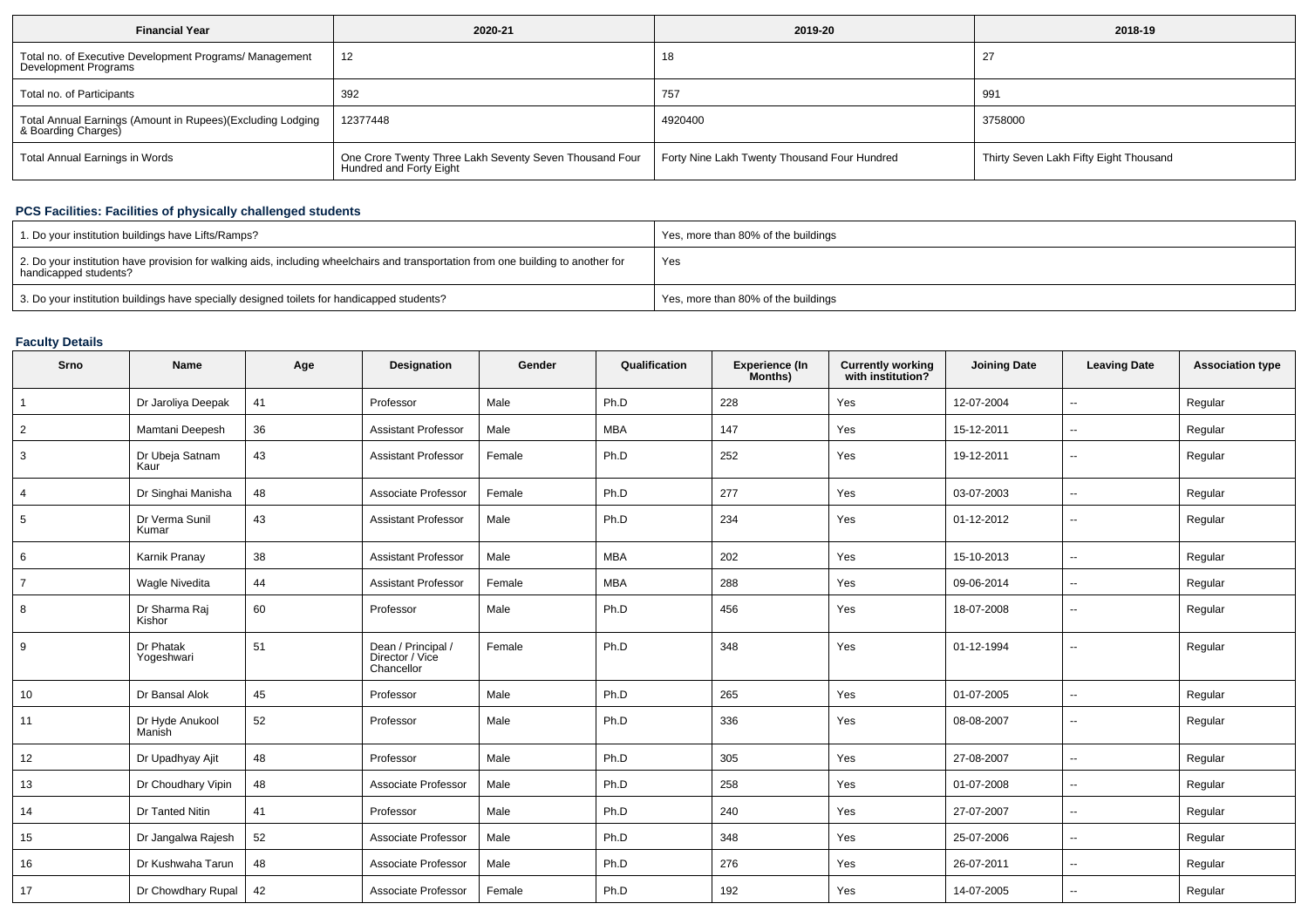| 18 | Dr Keshari Pragya           | 44     | Associate Professor        | Female | Ph.D       | 245 | Yes | 23-07-2005 | $\overline{\phantom{a}}$ | Regular |
|----|-----------------------------|--------|----------------------------|--------|------------|-----|-----|------------|--------------------------|---------|
| 19 | Dr Jhawar Suyash            | 50     | <b>Assistant Professor</b> | Male   | Ph.D       | 322 | Yes | 01-10-2004 | $\overline{\phantom{a}}$ | Regular |
| 20 | Dr Sharma Bhavna            | 49     | <b>Assistant Professor</b> | Female | Ph.D       | 318 | Yes | 01-01-2005 | --                       | Regular |
| 21 | Dr Patel Ranjana            | 41     | Associate Professor        | Female | Ph.D       | 222 | Yes | 05-06-2006 | --                       | Regular |
| 22 | Dr Ansari Sarfaraz          | 35     | <b>Assistant Professor</b> | Male   | Ph.D       | 154 | Yes | 05-03-2012 | --                       | Regular |
| 23 | Dr Gangrade<br>Shailendra   | 49     | <b>Assistant Professor</b> | Male   | Ph.D       | 306 | Yes | 09-11-2012 | --                       | Regular |
| 24 | Saxena Arun                 | 41     | <b>Assistant Professor</b> | Male   | <b>MBA</b> | 180 | Yes | 06-12-2012 | --                       | Regular |
| 25 | Jain Prayatna               | 35     | <b>Assistant Professor</b> | Male   | <b>MBA</b> | 144 | Yes | 08-07-2014 | $\overline{\phantom{a}}$ | Regular |
| 26 | Dr Uprety Minal             | 43     | <b>Assistant Professor</b> | Female | Ph.D       | 177 | Yes | 10-06-2014 | $\overline{\phantom{a}}$ | Regular |
| 27 | Dr Loya Arpit               | 40     | <b>Assistant Professor</b> | Male   | Ph.D       | 193 | Yes | 15-10-2015 | --                       | Regular |
| 28 | Dr Matharu<br>SukhjeetKaur  | 49     | <b>Assistant Professor</b> | Female | Ph.D       | 156 | Yes | 08-07-2008 | --                       | Regular |
| 29 | Dr Thakur Raksha            | 46     | <b>Assistant Professor</b> | Female | Ph.D       | 198 | Yes | 31-07-2008 | -−                       | Regular |
| 30 | Dr Syed Farhat Ali          | 43     | <b>Assistant Professor</b> | Female | Ph.D       | 228 | Yes | 12-12-2011 | --                       | Regular |
| 31 | Dr John Raju C              | 41     | <b>Assistant Professor</b> | Male   | Ph.D       | 196 | Yes | 21-11-2011 | --                       | Regular |
| 32 | Dr Haryani Sharda           | 46     | <b>Assistant Professor</b> | Female | Ph.D       | 210 | Yes | 12-07-2010 | -−                       | Regular |
| 33 | Dr Changle Ravi             | 36     | <b>Assistant Professor</b> | Male   | Ph.D       | 162 | Yes | 06-12-2012 | ⊷.                       | Regular |
| 34 | Dr Malukani Bharti          | 41     | <b>Assistant Professor</b> | Female | Ph.D       | 192 | Yes | 15-07-2014 | --                       | Regular |
| 35 | Dr Pachori<br>Sachchidanand | 47     | <b>Assistant Professor</b> | Male   | Ph.D       | 268 | Yes | 01-07-2014 | $\overline{\phantom{a}}$ | Regular |
| 36 | Choudhary Arnav             | 34     | <b>Assistant Professor</b> | Male   | <b>MBA</b> | 136 | Yes | 01-07-2014 | -−                       | Regular |
| 37 | Dr Sharma Nidhi             | 38     | <b>Assistant Professor</b> | Female | Ph.D       | 138 | Yes | 07-07-2008 | --                       | Regular |
| 38 | Dr Malpani Ajay             | 40     | <b>Assistant Professor</b> | Male   | Ph.D       | 223 | Yes | 04-09-2015 | --                       | Regular |
| 39 | Dr Jitendra Patel           | 36     | <b>Assistant Professor</b> | Male   | Ph.D       | 150 | Yes | 01-07-2014 | $\overline{\phantom{a}}$ | Regular |
| 40 | DrBhavna Pathak             | 37     | <b>Assistant Professor</b> | Female | MBA        | 132 | Yes | 27-07-2016 | $\overline{\phantom{a}}$ | Regular |
| 41 | <b>GOPAL KAG</b>            | 43     | <b>Assistant Professor</b> | Male   | LLM        | 168 | Yes | 05-05-2016 | --                       | Regular |
| 42 | Kamlesh Jain                | 36     | <b>Assistant Professor</b> | Male   | M.A        | 180 | Yes | 08-09-2015 |                          | Regular |
| 43 | Bandi Sayali                | $30\,$ | <b>Assistant Professor</b> | Female | LLM        | 68  | Yes | 02-05-2016 | Щ,                       | Regular |
| 44 | Shrivastva Deepa            | 44     | <b>Assistant Professor</b> | Female | M. Phil    | 156 | Yes | 02-05-2016 | Ξ.                       | Regular |
| 45 | Dr Sharma Prateek           | 46     | Professor                  | Male   | Ph.D       | 300 | Yes | 15-02-2017 | $\overline{\phantom{a}}$ | Regular |
| 46 | DR MURLIDHAR<br>PANGA       | 45     | Professor                  | Male   | Ph.D       | 258 | Yes | 01-02-2017 | $\sim$                   | Regular |
| 47 | Gurtoo Ritupriya            | 31     | <b>Assistant Professor</b> | Female | LLM        | 80  | Yes | 11-02-2015 | $\overline{\phantom{a}}$ | Regular |
| 48 | Rai Swati                   | 35     | Assistant Professor        | Female | LLM        | 120 | Yes | 07-07-2017 | н.                       | Regular |
| 49 | DR DEEPTI BAJPAI            | 41     | Assistant Professor        | Female | Ph.D       | 118 | Yes | 01-07-2016 | $\sim$                   | Regular |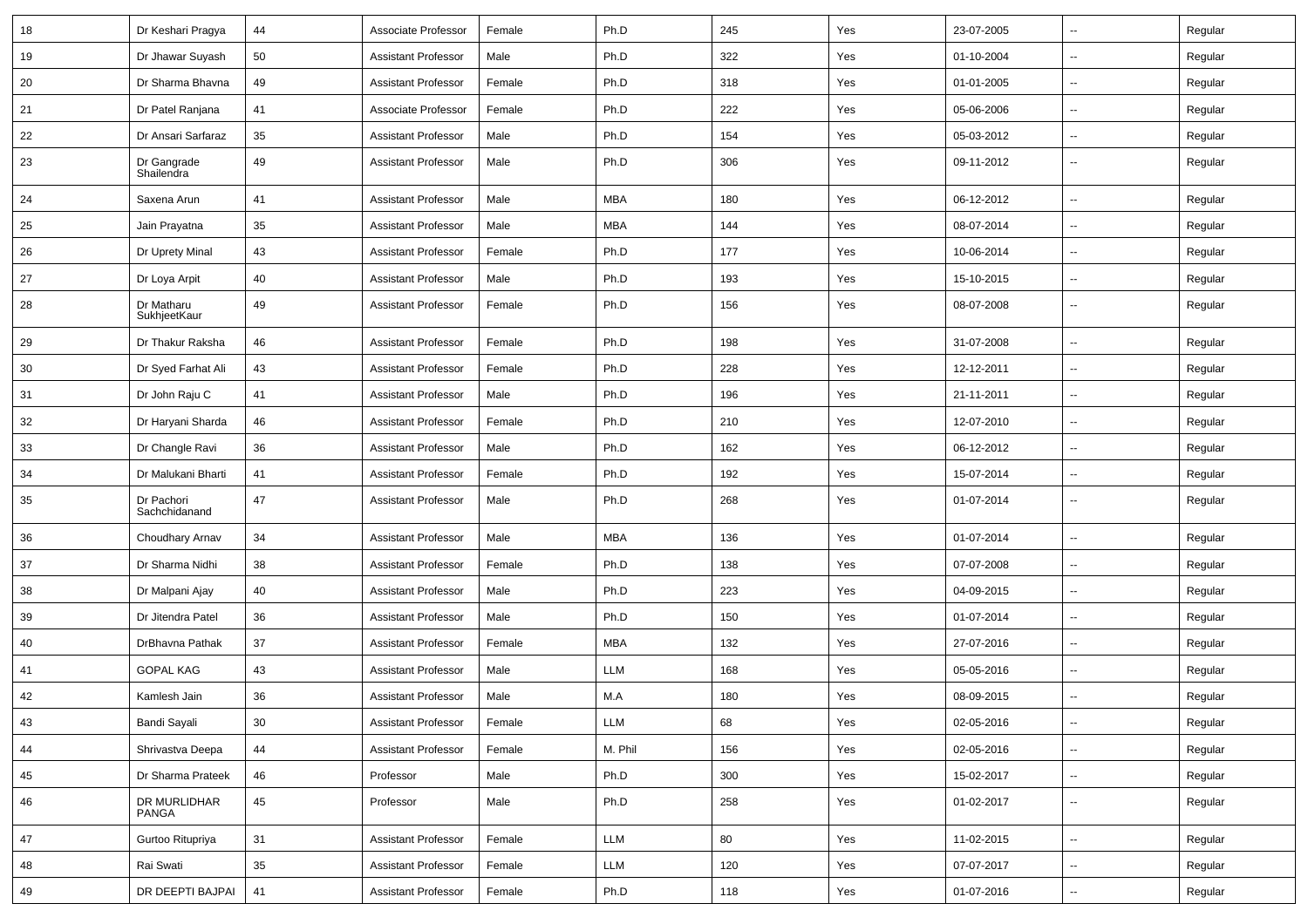| 50 | Dr Acharya<br>Sopnamayee | 46 | <b>Assistant Professor</b> | Female | Ph.D                                             | 228 | Yes | 14-08-2017 | $\overline{\phantom{a}}$ | Regular             |
|----|--------------------------|----|----------------------------|--------|--------------------------------------------------|-----|-----|------------|--------------------------|---------------------|
| 51 | Dubey Akhilesh           | 37 | <b>Assistant Professor</b> | Male   | MBA                                              | 204 | Yes | 16-08-2017 | $\overline{\phantom{a}}$ | Regular             |
| 52 | Dr Vidhya Telang         | 60 | <b>Assistant Professor</b> | Female | Ph.D                                             | 320 | Yes | 21-08-2017 | $\overline{\phantom{a}}$ | Regular             |
| 53 | Dr Sarda Varun           | 39 | <b>Assistant Professor</b> | Male   | Ph.D                                             | 186 | Yes | 01-09-2017 | $\overline{\phantom{a}}$ | Regular             |
| 54 | Dr Sharma Shailshri      | 36 | <b>Assistant Professor</b> | Female | Ph.D                                             | 174 | Yes | 01-09-2017 | $\overline{\phantom{a}}$ | Regular             |
| 55 | Dr Doneria Ankita        | 39 | <b>Assistant Professor</b> | Female | Ph.D                                             | 162 | Yes | 01-04-2016 | $\overline{\phantom{a}}$ | Adhoc / Contractual |
| 56 | Dr Jain Rajendra         | 71 | <b>Assistant Professor</b> | Male   | Ph.D                                             | 456 | Yes | 01-01-2015 | Ξ.                       | Adhoc / Contractual |
| 57 | Khan Zuber               | 39 | <b>Assistant Professor</b> | Male   | M.COM                                            | 210 | Yes | 01-07-2016 | $\overline{\phantom{a}}$ | Regular             |
| 58 | Dr Gurtoo Rupa           | 57 | <b>Assistant Professor</b> | Female | Ph.D                                             | 114 | Yes | 01-01-2016 | $\overline{\phantom{a}}$ | Regular             |
| 59 | Sarmandal Jalaj          | 30 | <b>Assistant Professor</b> | Male   | LLM                                              | 42  | Yes | 04-01-2018 | $\overline{\phantom{a}}$ | Regular             |
| 60 | Dr Anand Gunjan          | 41 | <b>Assistant Professor</b> | Female | Ph.D                                             | 183 | Yes | 04-06-2018 | $\overline{\phantom{a}}$ | Regular             |
| 61 | Dr Bajpai Jyoti          | 48 | Associate Professor        | Female | Ph.D                                             | 245 | Yes | 14-07-2018 | $\overline{\phantom{a}}$ | Regular             |
| 62 | Dr Gharia Rashmi         | 35 | <b>Assistant Professor</b> | Female | Ph.D                                             | 148 | Yes | 14-07-2018 | Ξ.                       | Regular             |
| 63 | Dr Kapooria Pallavi      | 42 | <b>Assistant Professor</b> | Female | Ph.D                                             | 216 | Yes | 02-07-2018 | $\overline{\phantom{a}}$ | Regular             |
| 64 | Dr Agarwal Pallavi       | 40 | <b>Assistant Professor</b> | Female | Ph.D                                             | 202 | Yes | 04-07-2018 | $\overline{\phantom{a}}$ | Regular             |
| 65 | Dr Rekha Narang          | 42 | <b>Assistant Professor</b> | Female | Ph.D                                             | 208 | Yes | 06-07-2018 | $\overline{\phantom{a}}$ | Regular             |
| 66 | DIVYA TIWARI             | 28 | <b>Assistant Professor</b> | Female | M. Phil                                          | 74  | Yes | 14-06-2018 | $\overline{\phantom{a}}$ | Regular             |
| 67 | Chauhan Nakul            | 30 | <b>Assistant Professor</b> | Male   | <b>PGDM</b>                                      | 90  | Yes | 25-08-2018 | $\overline{\phantom{a}}$ | Regular             |
| 68 | Dr Verma<br>Bhupendra    | 41 | Associate Professor        | Male   | Ph.D                                             | 228 | Yes | 07-05-2018 | $\mathbf{u}$             | Regular             |
| 69 | Dr Jain Pratima          | 42 | Associate Professor        | Female | Ph.D                                             | 150 | Yes | 11-12-2020 | $\mathbf{u}$             | Regular             |
| 70 | Shaan Malhotra           | 33 | <b>Assistant Professor</b> | Female | MBA                                              | 120 | Yes | 21-01-2019 | $\overline{\phantom{a}}$ | Regular             |
| 71 | Dr Jain Chanchala        | 38 | <b>Assistant Professor</b> | Female | Ph.D                                             | 126 | Yes | 25-01-2021 | $\overline{\phantom{a}}$ | Regular             |
| 72 | Joshi Isha               | 25 | <b>Assistant Professor</b> | Female | <b>MBA</b>                                       | 25  | Yes | 10-08-2019 | Ξ.                       | Regular             |
| 73 | Sumit Zokarkar           | 37 | <b>Assistant Professor</b> | Male   | MBA                                              | 173 | Yes | 25-06-2018 | $\overline{\phantom{a}}$ | Regular             |
| 74 | Dr Sharma Shuchi         | 43 | <b>Assistant Professor</b> | Female | <b>MBA</b>                                       | 202 | Yes | 14-07-2005 | $\overline{\phantom{a}}$ | Regular             |
| 75 | Dr Arya Sunita           | 43 | Associate Professor        | Female | Ph.D                                             | 216 | Yes | 11-07-2017 |                          | Regular             |
| 76 | Ishita Das               | 36 | <b>Assistant Professor</b> | Female | MCJ: Masters of<br>Communication &<br>Journalism | 150 | Yes | 01-09-2017 | $\sim$                   | Regular             |
| 77 | Dr Khandelwal<br>Sharad  | 60 | <b>Assistant Professor</b> | Male   | Ph.D                                             | 320 | Yes | 15-01-2015 | ÷.                       | Adhoc / Contractual |
| 78 | Joshi SD                 | 73 | <b>Assistant Professor</b> | Male   | <b>MSW</b>                                       | 492 | Yes | 01-06-2013 | Ξ.                       | Adhoc / Contractual |
| 79 | Dr Jain Mansi            | 30 | Assistant Professor        | Female | MMS                                              | 77  | Yes | 10-07-2018 | Ξ.                       | Regular             |
| 80 | Mahajan Ashish           | 43 | <b>Assistant Professor</b> | Male   | MBA                                              | 192 | Yes | 01-06-2018 | н,                       | Regular             |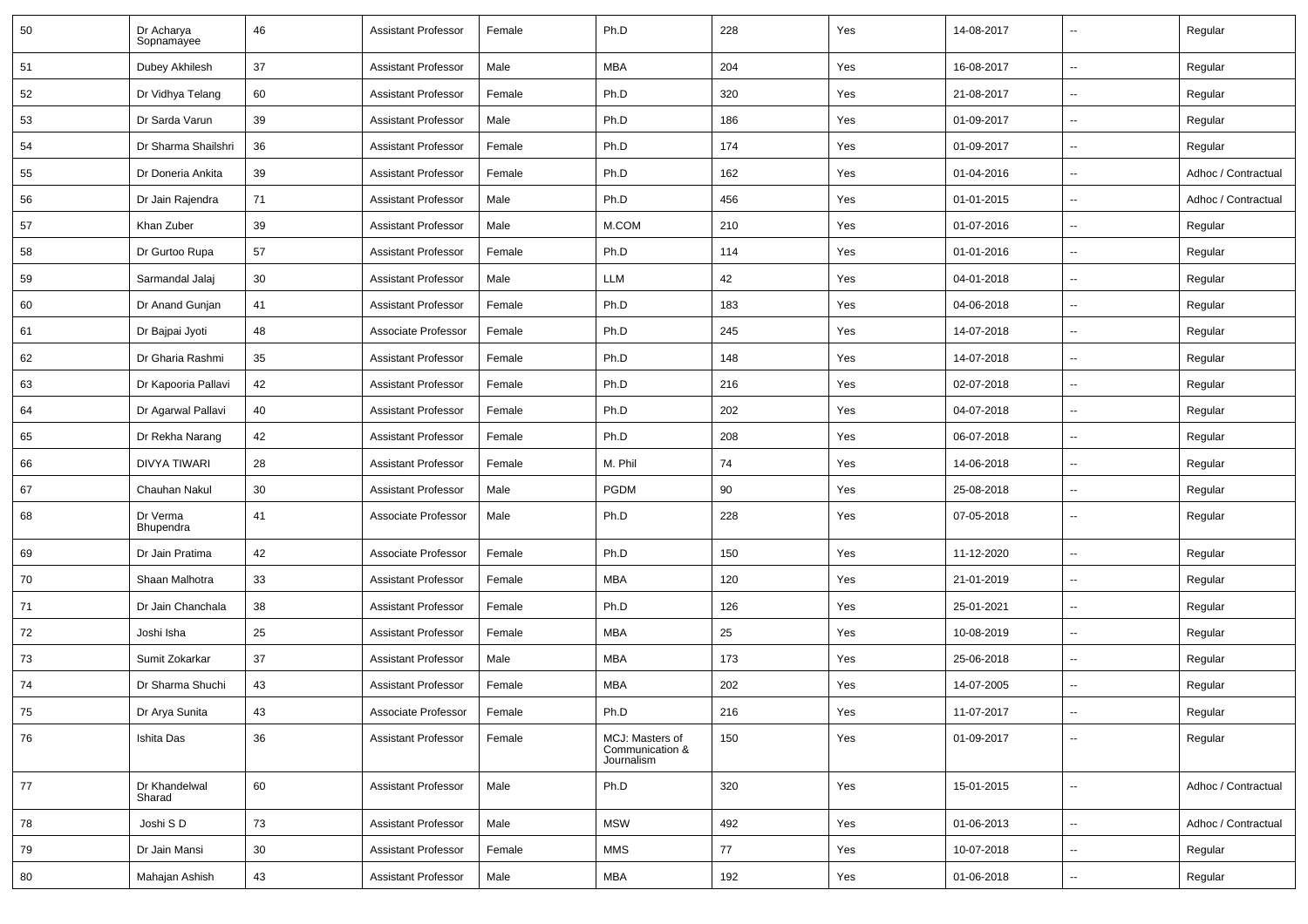| 81  | Jain Geeta                         | 40 | <b>Assistant Professor</b> | Female | <b>MBA</b> | 192 | No  | 09-07-2018 | 19-12-2020               | Regular             |
|-----|------------------------------------|----|----------------------------|--------|------------|-----|-----|------------|--------------------------|---------------------|
| 82  | Dr Baid Meeta                      | 44 | <b>Assistant Professor</b> | Female | Ph.D       | 216 | Yes | 13-07-2018 | $\overline{\phantom{a}}$ | Regular             |
| 83  | Shekhar Vijay                      | 31 | <b>Assistant Professor</b> | Male   | LLM        | 120 | Yes | 16-07-2018 | $\sim$                   | Regular             |
| 84  | Bharti Meghani                     | 36 | <b>Assistant Professor</b> | Male   | Ph.D       | 132 | Yes | 25-06-2018 | $\overline{\phantom{a}}$ | Adhoc / Contractual |
| 85  | Deepa Dawar                        | 38 | <b>Assistant Professor</b> | Female | <b>MBA</b> | 96  | Yes | 25-06-2018 | $\mathbf{u}$             | Adhoc / Contractual |
| 86  | Dr Bandana Khattry<br>Burman       | 53 | <b>Assistant Professor</b> | Female | Ph.D       | 36  | Yes | 25-06-2018 | $\sim$                   | Adhoc / Contractual |
| 87  | Dr Tuteja Simrat                   | 41 | <b>Assistant Professor</b> | Female | Ph.D       | 180 | Yes | 25-06-2018 | $\sim$                   | Adhoc / Contractual |
| 88  | Dr Laddha Ankit                    | 37 | <b>Assistant Professor</b> | Male   | Ph.D       | 37  | Yes | 25-06-2018 | $\sim$                   | Adhoc / Contractual |
| 89  | Jain Priyanka                      | 37 | <b>Assistant Professor</b> | Female | CA         | 36  | Yes | 25-06-2018 | $\overline{\phantom{a}}$ | Regular             |
| 90  | Najan Sampada                      | 29 | <b>Assistant Professor</b> | Female | <b>MBA</b> | 36  | Yes | 25-06-2018 | $\sim$                   | Adhoc / Contractual |
| 91  | <b>Bhatt Bhavya</b>                | 25 | <b>Assistant Professor</b> | Female | <b>MBA</b> | 36  | Yes | 25-06-2018 | $\overline{\phantom{a}}$ | Regular             |
| 92  | Maheshwari Sumit                   | 27 | <b>Assistant Professor</b> | Male   | LLM        | 42  | Yes | 25-06-2018 |                          | Regular             |
| 93  | <b>DIVYANI SINGH</b>               | 27 | <b>Assistant Professor</b> | Female | <b>LLM</b> | 36  | No  | 25-06-2018 | 18-09-2020               | Regular             |
| 94  | Thomas Alisha                      | 27 | Assistant Professor        | Female | LLM        | 36  | Yes | 25-06-2018 | $\overline{\phantom{a}}$ | Regular             |
| 95  | Shrinkala Swaroop                  | 27 | <b>Assistant Professor</b> | Female | LLM        | 36  | Yes | 25-06-2018 | $\overline{\phantom{a}}$ | Regular             |
| 96  | Dr Sachan Abhishek<br>Pratap Singh | 32 | <b>Assistant Professor</b> | Male   | Ph.D       | 96  | Yes | 18-11-2020 | $\sim$                   | Regular             |
| 97  | Dr Moghre Shweta                   | 38 | <b>Assistant Professor</b> | Female | Ph.D       | 156 | Yes | 02-01-2021 | $\sim$                   | Regular             |
| 98  | Sharma Shivam                      | 26 | <b>Assistant Professor</b> | Male   | <b>MBA</b> | 22  | Yes | 22-12-2020 | $\overline{\phantom{a}}$ | Regular             |
| 99  | Dr Sharma Vivek                    | 37 | <b>Assistant Professor</b> | Male   | Ph.D       | 120 | Yes | 02-02-2021 | $\overline{\phantom{a}}$ | Regular             |
| 100 | Gaikwad Aditi                      | 25 | <b>Assistant Professor</b> | Female | <b>MBA</b> | 30  | Yes | 06-01-2021 | $\overline{\phantom{a}}$ | Regular             |
| 101 | Dr Rawat Rashmi                    | 41 | <b>Assistant Professor</b> | Female | Ph.D       | 204 | Yes | 01-12-2020 | $\sim$                   | Regular             |
| 102 | Mehrotra Deepika                   | 39 | <b>Assistant Professor</b> | Female | <b>MBA</b> | 144 | Yes | 06-01-2020 | $\overline{\phantom{a}}$ | Regular             |
| 103 | Dr Mahajan<br>Deepesh              | 46 | <b>Assistant Professor</b> | Male   | Ph.D       | 216 | Yes | 02-01-2021 | $\sim$                   | Regular             |
| 104 | Bhagat Chandani                    | 30 | <b>Assistant Professor</b> | Female | M.COM      | 86  | Yes | 27-09-2020 | $\sim$                   | Regular             |
| 105 | Sagar Vedant                       | 25 | <b>Assistant Professor</b> | Male   | <b>MBA</b> | 24  | Yes | 17-11-2020 |                          | Regular             |
| 106 | Mishra Akshat                      | 24 | <b>Assistant Professor</b> | Male   | <b>MBA</b> | 20  | Yes | 05-10-2020 | $\sim$                   | Regular             |
| 107 | Dr Bhatia Monica                   | 35 | <b>Assistant Professor</b> | Female | Ph.D       | 144 | Yes | 06-07-2020 | $\overline{\phantom{a}}$ | Adhoc / Contractual |
| 108 | Dr Dubey Vandana                   | 55 | <b>Assistant Professor</b> | Female | Ph.D       | 252 | Yes | 10-02-2014 | $\sim$                   | Adhoc / Contractual |
| 109 | Dr Halve<br>Harshwardhan           | 53 | Professor                  | Male   | Ph.D       | 312 | Yes | 22-12-2020 | $\overline{\phantom{a}}$ | Regular             |
| 110 | Neema Rahul                        | 26 | <b>Assistant Professor</b> | Male   | LLM        | 26  | Yes | 27-08-2019 | $\sim$                   | Regular             |
| 111 | Molasaria<br>Rajshikhar            | 38 | <b>Assistant Professor</b> | Male   | MBA        | 132 | Yes | 16-12-2019 | $\sim$                   | Regular             |